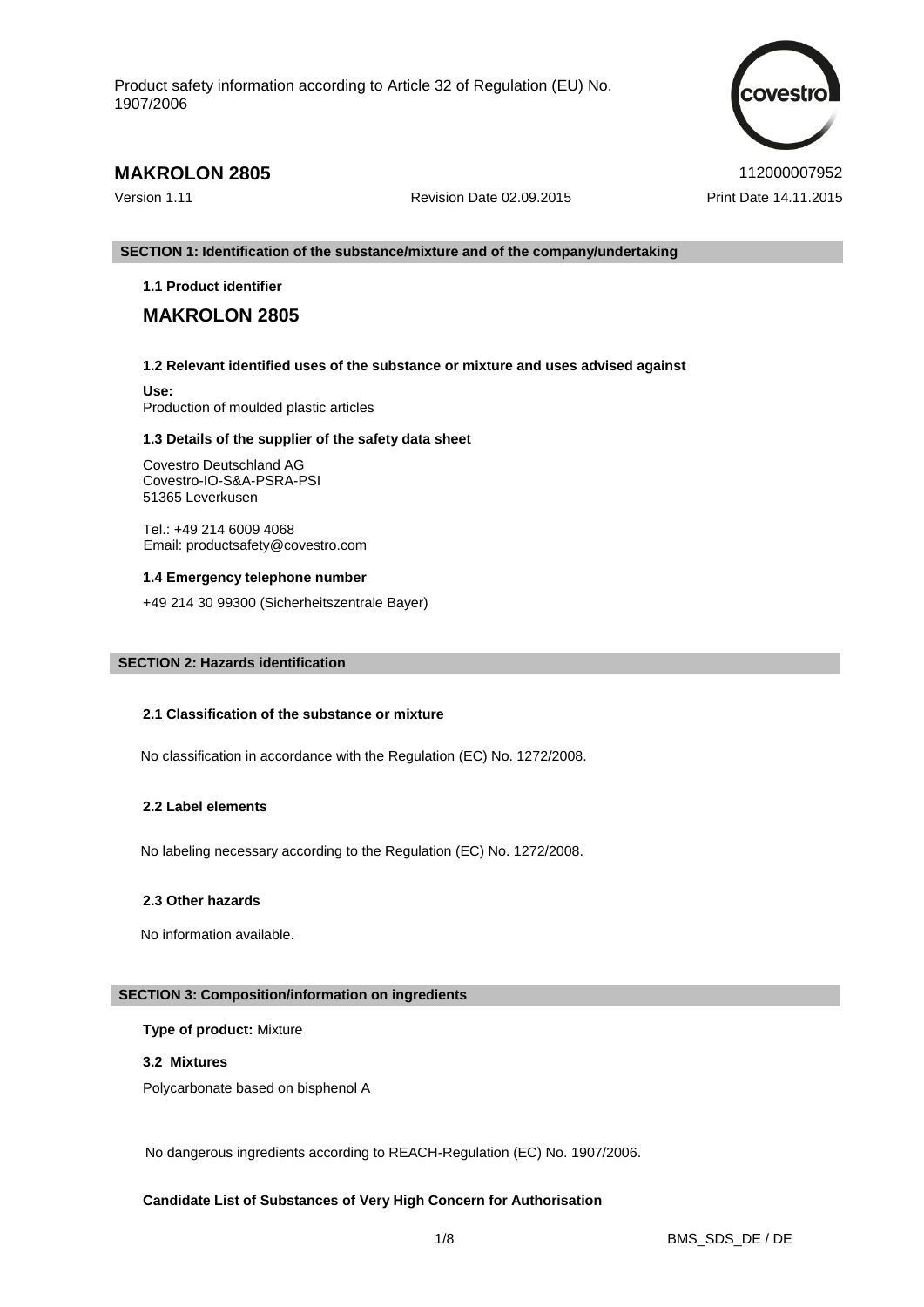# **MAKROLON 2805**  $112000007952$

Version 1.11 Revision Date 02.09.2015 Print Date 14.11.2015

This product does not contain substances of very high concern (Regulation (EC) No 1907/2006 (REACH), Article 57).

#### **SECTION 4: First aid measures**

#### **4.1 Description of first aid measures**

**In case of skin contact:** CONTACT WITH THE HOT MELT: Cool immediately with plenty of water. Do not remove product crusts which may have formed neither forcibly nor by applying any solvents to the skin involved. To obtain treatment for possible burns, and appropriate skin care, seek medical advice immediately.

The following information refers to the handling of the product at room temperature. In case of skin contact wash affected areas thoroughly with soap and plenty of water.

# **4.2 Most important symptoms and effects, both acute and delayed**

**Notes to physician:** No information available.

# **4.3 Indication of any immediate medical attention and special treatment needed**

**Therapeutic measures:** No information available.

## **SECTION 5: Firefighting measures**

# **5.1 Extinguishing media**

**Suitable extinguishing media:** sprayed water jet, extinguishing powder, Carbon dioxide (CO2), Foam, Dry chemical

#### **5.2 Special hazards arising from the substance or mixture**

Burning releases carbon monoxide, carbon dioxide, oxides of nitrogen and traces of hydrogen cyanide. In the event of fire and/or explosion do not breathe fumes.

# **5.3 Advice for fire-fighters**

Firemen must wear self-contained breathing apparatus.

Do not allow contaminated extinguishing water to enter the soil, ground-water or surface waters.

#### **SECTION 6: Accidental release measures**

#### **6.1 Personal precautions, protective equipment and emergency procedures**

Granules - slip hazard!

#### **6.2 Environment related measures**

Do not flush into surface water or sanitary sewer system.

# **6.3 Methods and material for containment and cleaning up**

Use mechanical handling equipment. Avoid dust formation.

#### **6.4 Reference to other sections**

For further disposal measures see section 13.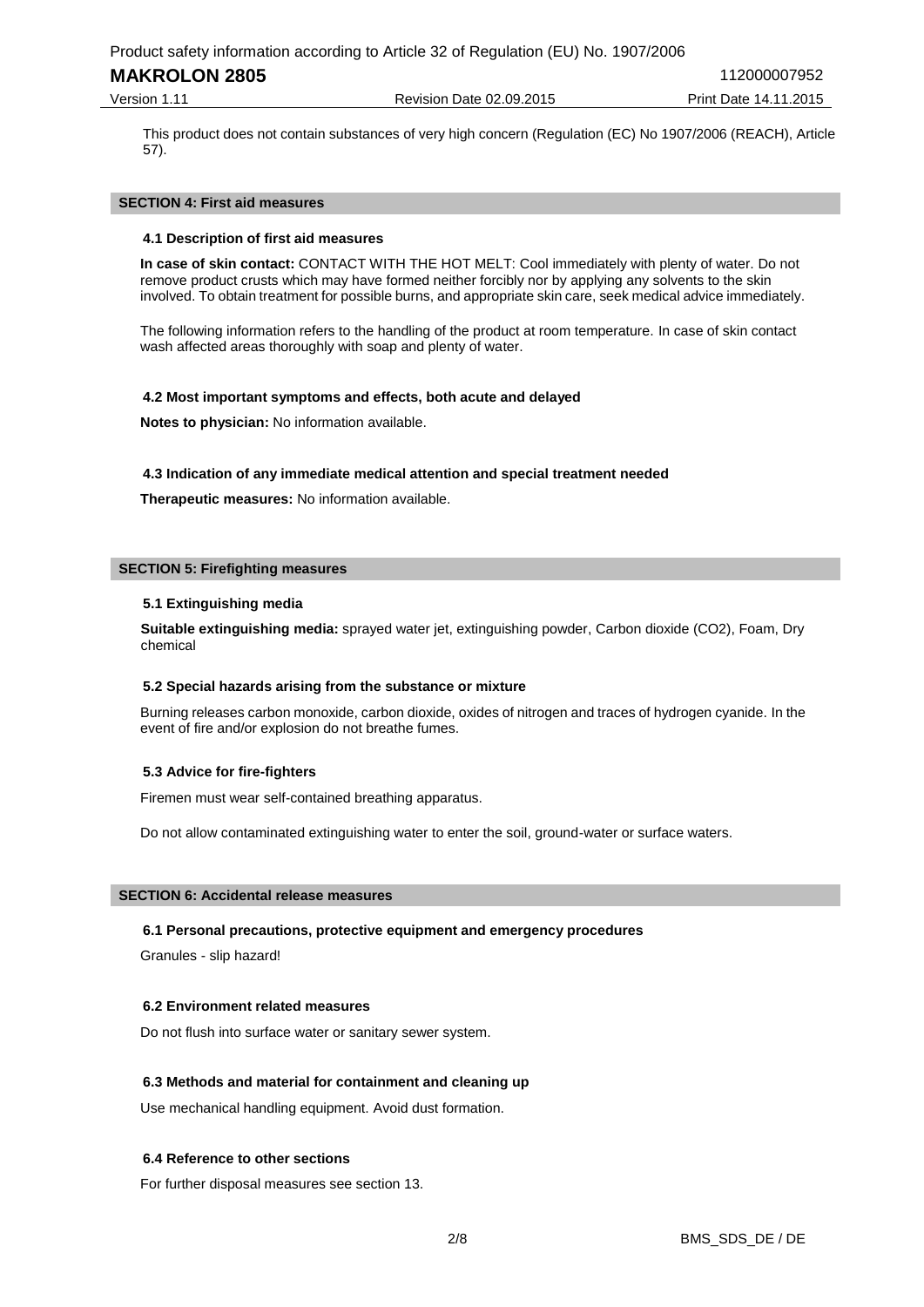Version 1.11 Revision Date 02.09.2015 Print Date 14.11.2015

# **SECTION 7: Handling and storage**

# **7.1 Precautions for safe handling**

Under recommended processing conditions small amounts of residues of monomers and residual solvent may be emitted. Provided good ventilation and/or local exhaust systems are used, the Workplace Exposure Limit(s) stated in section 8 should not be exceeded.

Dust must be removed by effective exhaust ventilation.

Keep away from foodstuffs, drinks and tobacco. Wash hands before breaks and at end of work and use skin-protecting ointment. Change contaminated clothing.

# **7.2 Conditions for safe storage, including any incompatibilities**

No special storage conditions required.

Storage class (TRGS 510) : 11: Combustible Solids

## **7.3 Specific end use(s)**

No information available.

# **SECTION 8: Exposure controls/personal protection**

#### **8.1 Control parameters**

The regulations for the substances listed below must be observed when processing this product, particularly if processing takes place at elevated temperatures. In our experience the provision of effective fresh-air and exhaust ventilation equipment at the points where vapors may be generated will ensure compliance with the tolerance limits quoted below.

| Substance          | CAS-No.  | <b>Basis</b>    | Type                     | Value                        | Ceiling<br>Limit<br>Value | <b>Remarks</b>                                       |
|--------------------|----------|-----------------|--------------------------|------------------------------|---------------------------|------------------------------------------------------|
| phenol             | 108-95-2 | EU ELV          | <b>TWA</b>               | 2 ppm<br>$8 \text{ mg/m}$    |                           | Indicative                                           |
| phenol             | 108-95-2 | EU ELV          |                          |                              |                           | Dermal absorption<br>possible                        |
| phenol             | 108-95-2 | EU ELV          | <b>STEL</b>              | 4 ppm<br>16 mg/m3            |                           | Indicative                                           |
| phenol             | 108-95-2 | <b>TRGS 900</b> |                          |                              |                           | Listed.                                              |
| phenol             | 108-95-2 | <b>TRGS 900</b> |                          |                              |                           | Dermal absorption<br>possible                        |
| phenol             | 108-95-2 | <b>TRGS 900</b> |                          | 2 ppm<br>$8 \,\mathrm{mg/m}$ | $\overline{2}$            |                                                      |
| phenol             | 108-95-2 | <b>TRGS 900</b> | <b>STEL</b><br>CL        |                              |                           | Category II: substances<br>with a resorptive effect. |
| chlorobenzene      | 108-90-7 | EU ELV          | <b>TWA</b>               | 5 ppm<br>23 mg/m3            |                           | Indicative                                           |
| chlorobenzene      | 108-90-7 | <b>EU ELV</b>   | <b>STEL</b>              | 15 ppm<br>70 mg/m3           |                           | Indicative                                           |
| chlorobenzene      | 108-90-7 | <b>TRGS 900</b> |                          |                              |                           | Listed.                                              |
| chlorobenzene      | 108-90-7 | <b>TRGS 900</b> |                          | 10 ppm<br>47 mg/m3           | $\overline{2}$            | Y                                                    |
| chlorobenzene      | 108-90-7 | <b>TRGS 900</b> | <b>STEL</b><br><b>CL</b> |                              |                           | Category II: substances<br>with a resorptive effect. |
| 4-tert-butylphenol | 98-54-4  | <b>TRGS 900</b> |                          |                              |                           | Listed.                                              |
| 4-tert-butylphenol | 98-54-4  | <b>TRGS 900</b> |                          | $0,08$ ppm<br>$0.5$ mg/m $3$ | $\overline{2}$            |                                                      |
| 4-tert-butylphenol | 98-54-4  | <b>TRGS 900</b> |                          |                              |                           | Dermal absorption<br>possible                        |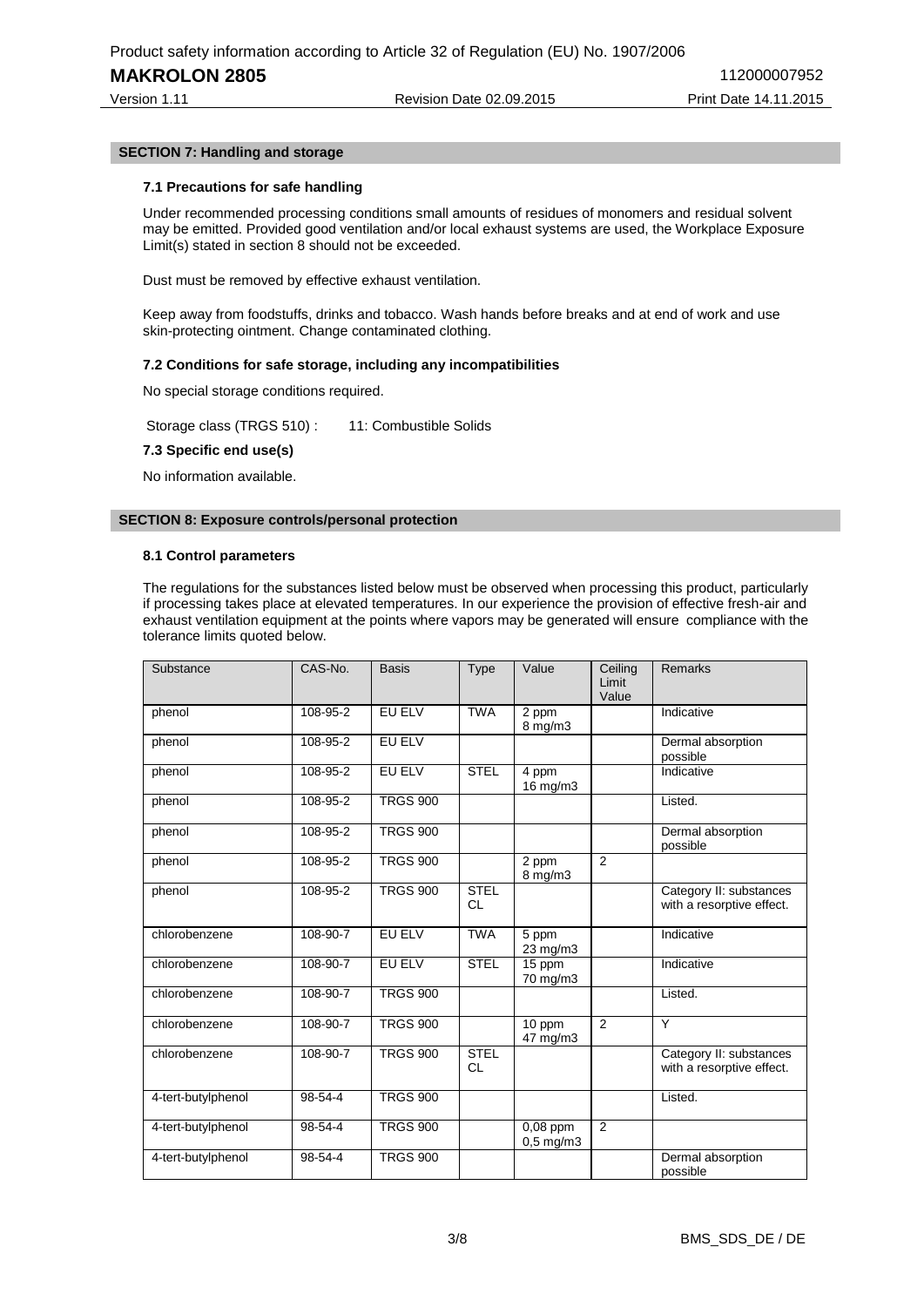# **MAKROLON 2805**  $112000007952$

Version 1.11 Revision Date 02.09.2015 Print Date 14.11.2015

| 4-tert-butylphenol                                                         | 98-54-4 | <b>TRGS 900</b> | <b>STEL</b><br>CL. |               |                | Category II: substances<br>with a resorptive effect.                                                                                                          |
|----------------------------------------------------------------------------|---------|-----------------|--------------------|---------------|----------------|---------------------------------------------------------------------------------------------------------------------------------------------------------------|
| 2,2-Bis-(4-hydroxyphen<br>yl)-propane<br>(4,4'-Isopropylidenedip<br>henol) | 80-05-7 | EU ELV          | <b>TWA</b>         | $10$ mg/m $3$ |                | Indicative                                                                                                                                                    |
| 2,2-Bis-(4-hydroxyphen<br>yl)-propane<br>(4,4'-Isopropylidenedip<br>henol) | 80-05-7 | <b>TRGS 900</b> |                    |               |                | Listed.                                                                                                                                                       |
| 2,2-Bis-(4-hydroxyphen<br>yl)-propane<br>(4,4'-Isopropylidenedip<br>henol) | 80-05-7 | <b>TRGS 900</b> | <b>STEL</b><br>CL  |               |                | Category I: substances<br>for which the localized<br>effect has an assigned<br>OEL or for substances<br>with a sensitizing effect<br>in respiratory passages. |
| 2,2-Bis-(4-hydroxyphen<br>yl)-propane<br>(4,4'-Isopropylidenedip<br>henol) | 80-05-7 | <b>TRGS 900</b> |                    | 5 mg/m3       | 1              | Y                                                                                                                                                             |
| General limiting value of<br>dust                                          |         | <b>TRGS 900</b> |                    | $10$ mg/m $3$ | $\mathfrak{p}$ | inhalable fraction                                                                                                                                            |
| General limiting value of<br>dust                                          |         | <b>TRGS 900</b> |                    | $3$ mg/m $3$  | $\mathfrak{p}$ | alveolar fraction                                                                                                                                             |
| General limiting value of<br>dust                                          |         | <b>TRGS 900</b> | <b>STEL</b><br>CL  |               |                | Category II: substances<br>with a resorptive effect.                                                                                                          |

# **8.2 Exposure controls**

## **Respiratory protection**

In case of dust formation use respiratory equipment with filter type particle filter P1 according to EN 143.

#### **Hand protection**

Suitable materials for safety gloves; EN 374: Polyvinyl chloride - PVC (>= 0.5 mm) Contaminated and/or damaged gloves must be changed.

#### **Eye protection**

Wear eye/face protection.

# **Skin and body protection**

Wear suitable protective clothing.

# **SECTION 9: Physical and chemical properties**

# **9.1 Information on basic physical and chemical properties**

| Appearance:                                      | granular                           |
|--------------------------------------------------|------------------------------------|
| Colour:                                          | different according to colouration |
| Odour:                                           | odourless                          |
| pH:                                              | not applicable                     |
| Softening point:                                 | 130 - 160 °C                       |
| Upper/lower flammability or<br>explosive limits: | not applicable                     |
| Vapour pressure:                                 | not applicable                     |
| Density:                                         | ca. $1,2 - 1,4$ g/cm <sup>3</sup>  |
| Bulk density:                                    | 600 - 700 kg/m3                    |
| Water solubility:                                | practically insoluble              |
| Auto-ignition temperature:                       | not applicable                     |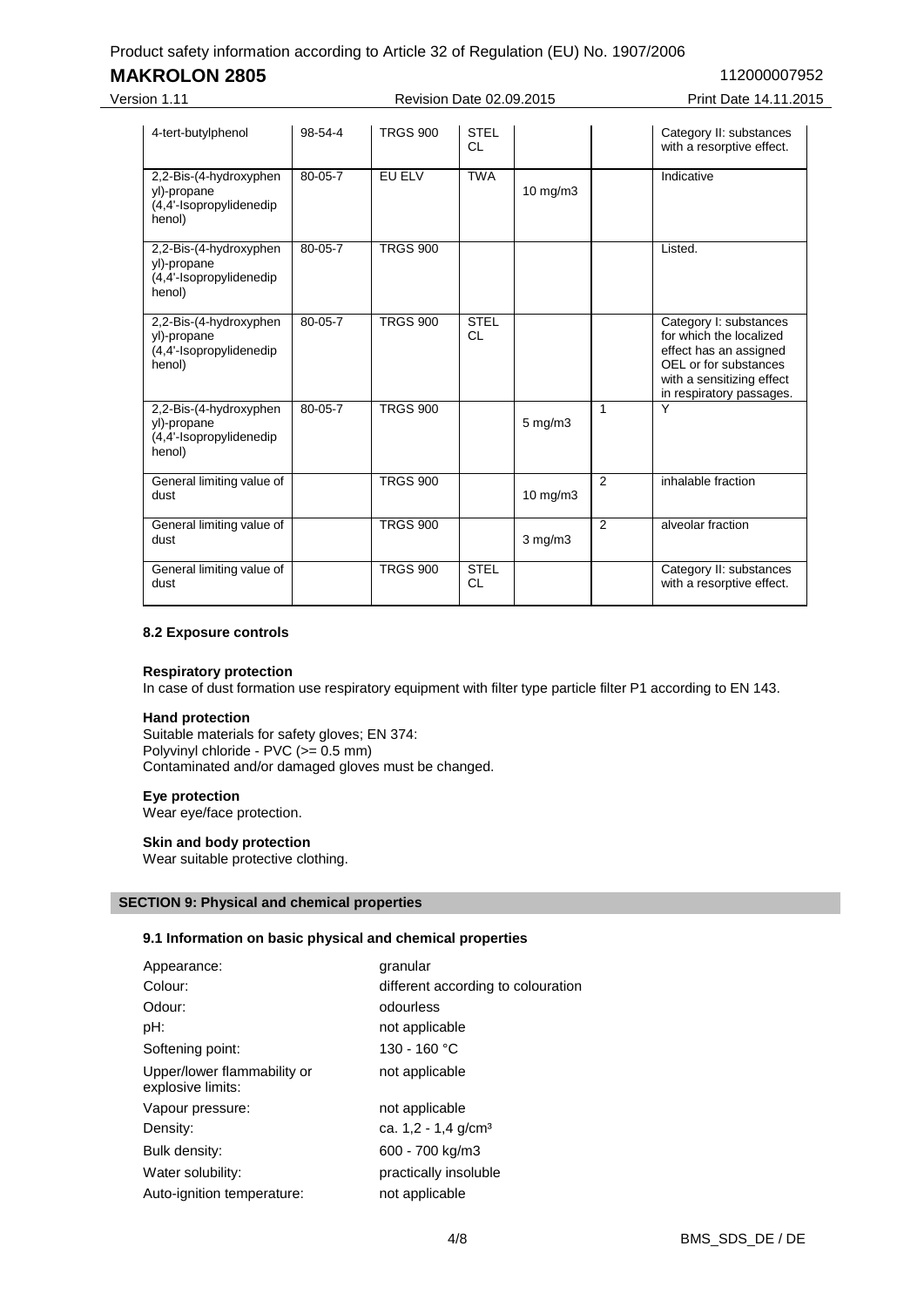# **MAKROLON 2805**  $112000007952$

| Version 1.11               | Revision Date 02.09.2015 | Print Date 14.11.2015 |  |
|----------------------------|--------------------------|-----------------------|--|
| Ignition temperature:      | > 450 °C                 |                       |  |
| Decomposition temperature: | $>=$ 380 °C              |                       |  |

# **9.2 Other information**

The indicated values do not necessarily correspond to the product specification. Please refer to the product information sheet or the technical information sheet for specification data.

## **SECTION 10: Stability and reactivity**

#### **10.1 Reactivity**

This information is not available.

# **10.2 Chemical stability**

Fumes evolved by overheating during improperly processing or by burning may be injurious to health.

# **10.3 Possibility of hazardous reactions**

Viscosity, dynamic: not applicable

No hazardous reactions observed.

# **10.4 Conditions to avoid**

This information is not available.

# **10.5 Incompatible materials**

This information is not available.

# **10.6 Hazardous decomposition products**

Caused by smouldering and incomplete combustion toxic fumes mainly consisting of CO and CO2 may be developed.

Under recommended processing conditions small amounts of emissions may occur.

The regulations for the substances listed below must be observed when processing this product, particularly if processing takes place at elevated temperatures.

phenol EC-No.: 203-632-7 CAS-No.: 108-95-2 Classification (1272/2008/CE): Muta. 2 H341 Acute Tox. 3 Inhalative H331 Acute Tox. 3 Dermal H311 Acute Tox. 3 Oral H301 Skin Corr. 1B H314 Eye Dam. 1 H318 STOT RE 2 H373 Aquatic Chronic 2 H411

chlorobenzene Index-No. 602-033-00-1 CAS-No.: 108-90-7 Classification (1272/2008/CE): Flam. Liq. 3 H226 Acute Tox. 4 Inhalative H332 Skin Irrit. 2 H315 Aquatic Chronic 2 H411

4-tert-butylphenol EC-No.: 202-679-0 CAS-No.: 98-54-4 Classification (1272/2008/CE): Skin Irrit. 2 H315 Eye Dam. 1 H318 Repr. 2 H361f Aquatic Chronic 1 H410

2,2-Bis-(4-hydroxyphenyl)-propane (4,4'-Isopropylidenediphenol) CAS-No.: 80-05-7 Classification (1272/2008/CE): Repr. 2 H361f STOT SE 3 Inhalative H335 Eye Dam. 1 H318 Skin Sens. 1 H317 Aquatic Chronic 2 H411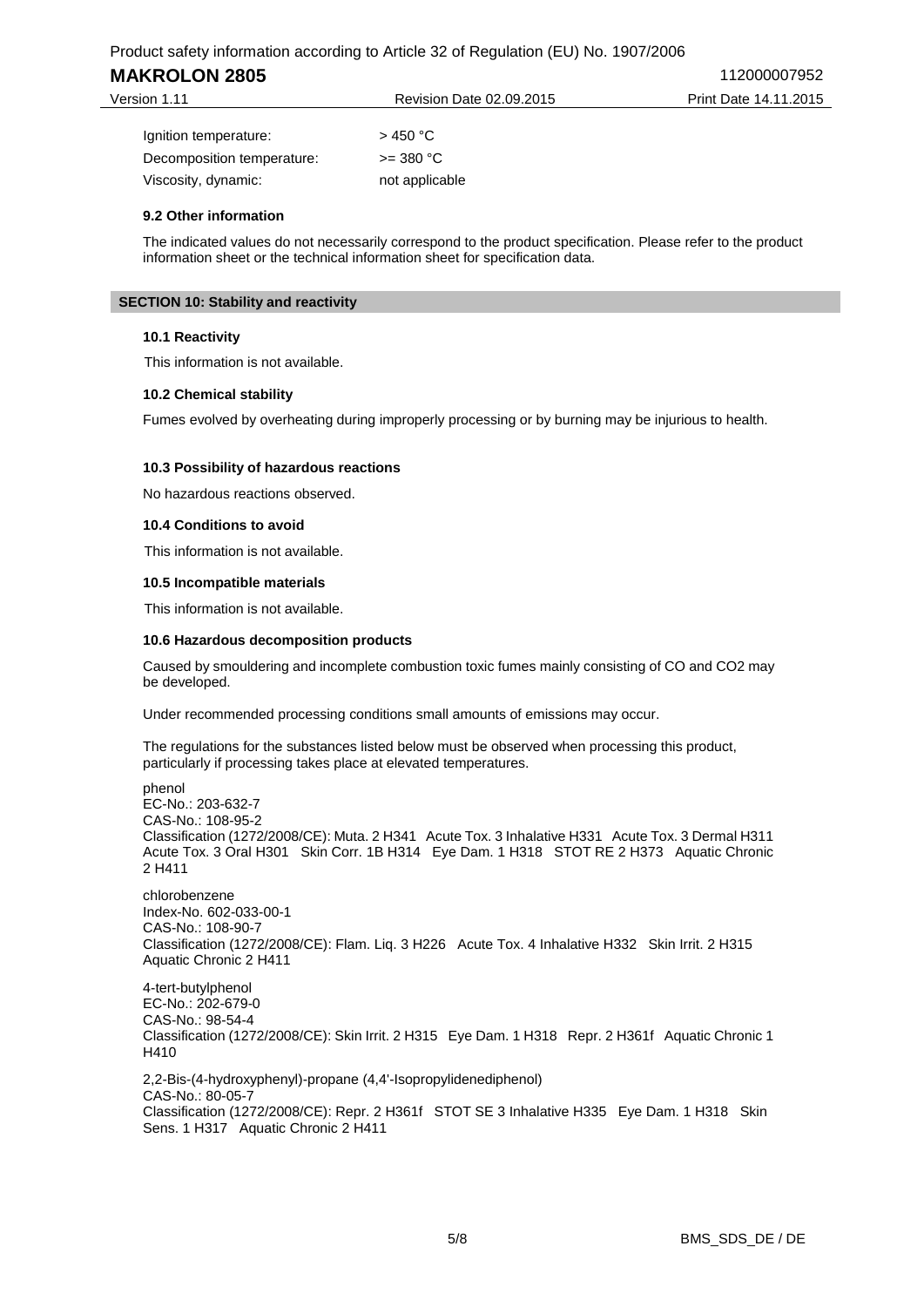# **MAKROLON 2805**  $112000007952$

Version 1.11 Revision Date 02.09.2015 Print Date 14.11.2015

#### **SECTION 11: Toxicological information**

Toxicological studies on the product are not yet available.

#### **11.1 Information on toxicological effects**

**Acute toxicity, oral** No data available.

#### **Acute toxicity, dermal** No data available.

**Acute toxicity, inhalation** No data available.

**Primary skin irritation** No data available.

**Primary mucosae irritation** No data available.

**Sensitisation** No data available.

**Subacute, subchronic and prolonged toxicity** No data available.

**Carcinogenicity** No data available.

**Reproductive toxicity/Fertility** No data available.

**Reproductive toxicity/Teratogenicity** No data available.

**Genotoxicity in vitro** No data available.

**Genotoxicity in vivo** No data available.

**STOT evaluation – one-time exposure** No data available.

**STOT evaluation – repeated exposure** No data available.

**Aspiration toxicity** No data available.

**Additional information** According to our experience and information the product has no harmful effects on health if properly handled.

#### **SECTION 12: Ecological information**

Ecotoxicological studies of the product are not available.

Do not allow to escape into waterways, wastewater or soil.

## **12.1 Toxicity**

No data available.

**12.2 Persistence and degradability**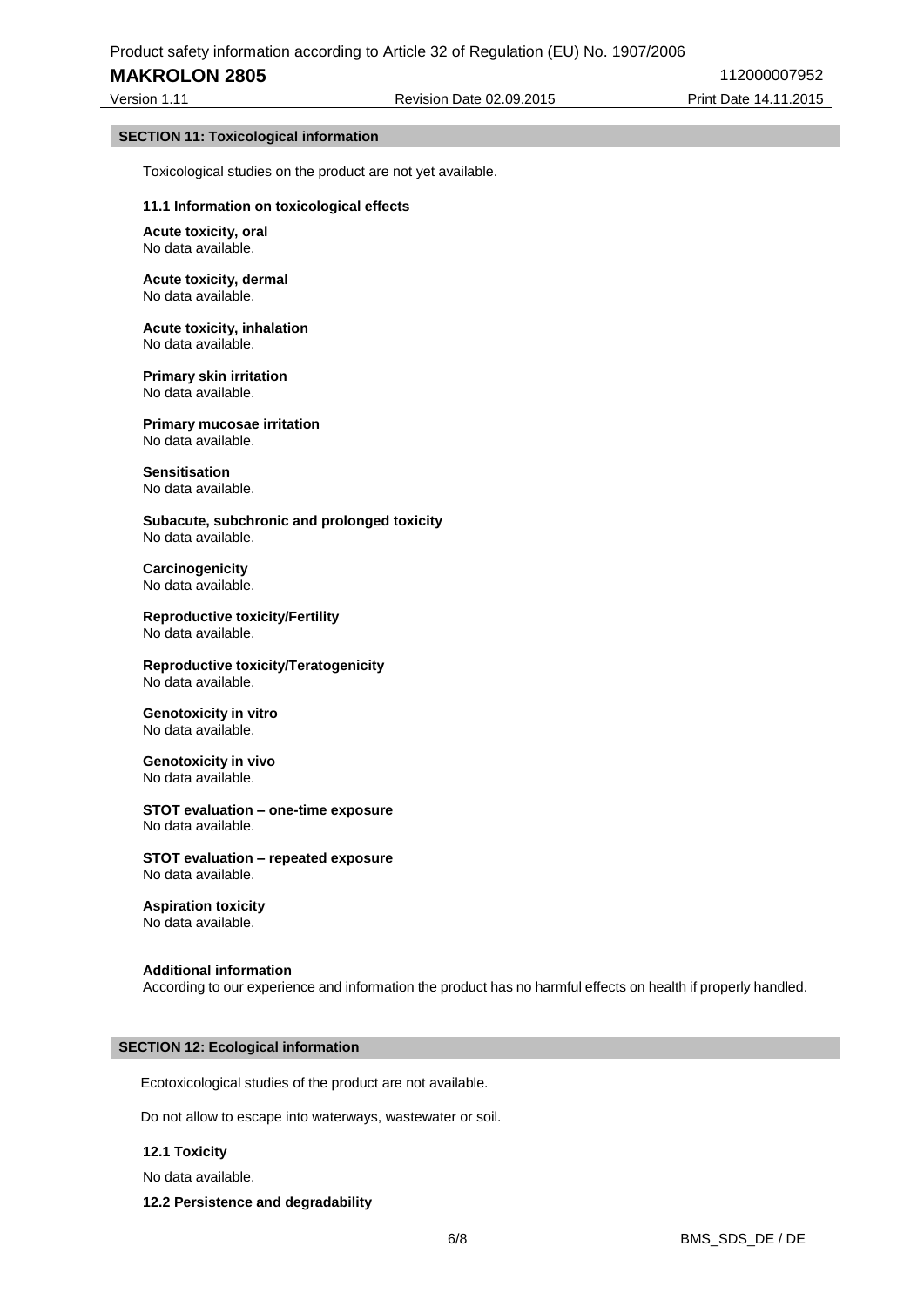**MAKROLON 2805**  $112000007952$ 

Version 1.11 **Print Date 14.11.2015** Revision Date 02.09.2015 Print Date 14.11.2015

No data available.

# **12.3 Bioaccumulative potential**

No data available.

# **12.4 Mobility in soil**

No data available.

# **12.5 Results of PBT and vPvB assessment**

No data available.

### **12.6 Other adverse effects**

The product is practically insoluble in water. In view of its consistency and insolubility in water, no ecological problems are to be expected if the product is properly handled. The product is not readily biodegradable.

#### **SECTION 13: Disposal considerations**

Dispose in accordance with applicable international, national and local laws, ordinances and statutes.

For disposal within the EC, the appropriate code according to the European Waste Catalogue (EWC) should be used.

# **13.1 Waste treatment methods**

After containers have been emptied as thoroughly as possible (e.g. by pouring, scraping or draining until "drip-dry"), they can be sent to an appropriate collection point set up within the framework of the existing take-back scheme of the chemical industry. Containers must be recycled in compliance with national legislation and environmental regulations.

The product is suitable for mechanical recycling. After appropriate treatment it can be remelted and reprocessed into new moulded articles. Mechanical recycling is only possible if the material has been selectively retrieved and carefully segregated according to type.

## **SECTION 14: Transport information**

#### **ADR/RID**

| 14.1 UN number<br>14.2 UN proper shipping name<br>14.3 Transport hazard class(es)<br>14.4 Packing group | Not dangerous goods<br>Not dangerous goods<br>Not dangerous goods<br>Not dangerous goods |
|---------------------------------------------------------------------------------------------------------|------------------------------------------------------------------------------------------|
| 14.5 Environmental hazards                                                                              | Not dangerous goods                                                                      |
| <b>ADN</b>                                                                                              |                                                                                          |
| 14.1 UN number                                                                                          | Not dangerous goods                                                                      |
| 14.2 UN proper shipping name                                                                            | Not dangerous goods                                                                      |
| 14.3 Transport hazard class(es)                                                                         | Not dangerous goods                                                                      |
| 14.4 Packing group                                                                                      | Not dangerous goods                                                                      |
| 14.5 Environmental hazards                                                                              | Not dangerous goods                                                                      |
| <b>IATA</b>                                                                                             |                                                                                          |
| 14.1 UN number                                                                                          | Not dangerous goods                                                                      |
| 14.2 UN proper shipping name                                                                            | Not dangerous goods                                                                      |
| 14.3 Transport hazard class(es)                                                                         | Not dangerous goods                                                                      |
| 14.4 Packing group                                                                                      | Not dangerous goods                                                                      |
| 14.5 Environmental hazards                                                                              | Not dangerous goods                                                                      |
|                                                                                                         |                                                                                          |
| <b>IMDG</b>                                                                                             |                                                                                          |
| 14.1 UN number                                                                                          | Not dangerous goods                                                                      |
| 14.2 UN proper shipping name                                                                            | Not dangerous goods                                                                      |
| 14.3 Transport hazard class(es)                                                                         | Not dangerous goods                                                                      |